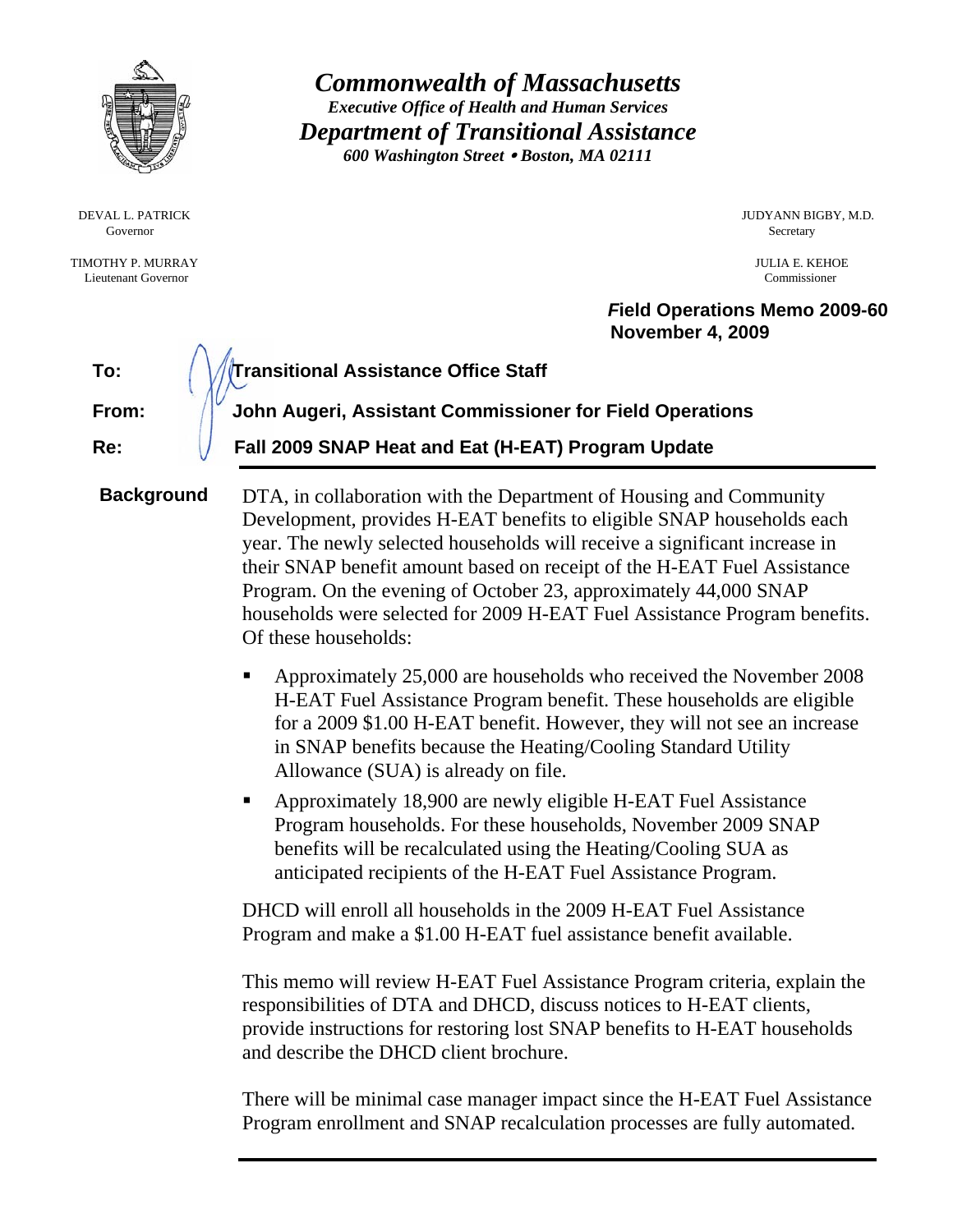## **Role of DTA** MIS:

- created a data file of SNAP households that met the H-EAT Fuel Assistance Program criteria. H-EAT Fuel Assistance Program households must:
	- $\triangleright$  be active on SNAP:
	- $\triangleright$  have a gross income of 200% of the federal poverty level or less;
	- ¾ have the Non-Heating SUA, the Telephone SUA or no SUA on file; and
	- $\triangleright$  receive less than maximum benefits for the household size.

**Note:** Homeless households and Bay State CAP households are not eligible for H-EAT Fuel Assistance Program benefits.

- transmitted the H-EAT Fuel Assistance Program file to DHCD;
- **F** recalculated November SNAP benefits of newly identified H-EAT eligible households using the Heating/Cooling SUA.

**Note:** All eligible active SNAP households, including those SNAP households with a pending recertification or case maintenance action were impacted by this change. Case managers and/or supervisors must allow the H-EAT change as part of the recertification or case maintenance activity. If a pending authorization contains an SUA other than Heating/Cooling for a H-EAT recipient, a new Heating/Cooling SUA record must be created, wrapped up and authorized by the case manager.

- created a utility expense verification type: *H-EAT Program Certified by DHCD Match* in BEACON*;*
- made an entry on the BEACON Narratives tab, *H-EAT Program benefits recalculated*; and
- established an internal H-EAT eligibility tracking period in BEACON since the Heating/Cooling SUA is allowed for one year for each household.

**Important:** At reapplication or reinstatement, case managers must check for a 4/24/2009 or 10/23/2009 BEACON Narratives tab entry indicating the household was H-EAT eligible. The case manager must continue the Heating/Cooling SUA for the balance of the appropriate one-year period ending either in April 2010 or in October 2010, even if the **grantee** changes address.

**Role of DHCD** 

DHCD will make available a \$1.00 H-EAT fuel assistance benefit for each H-EAT eligible household and send a file back to DTA confirming H-EAT enrollment.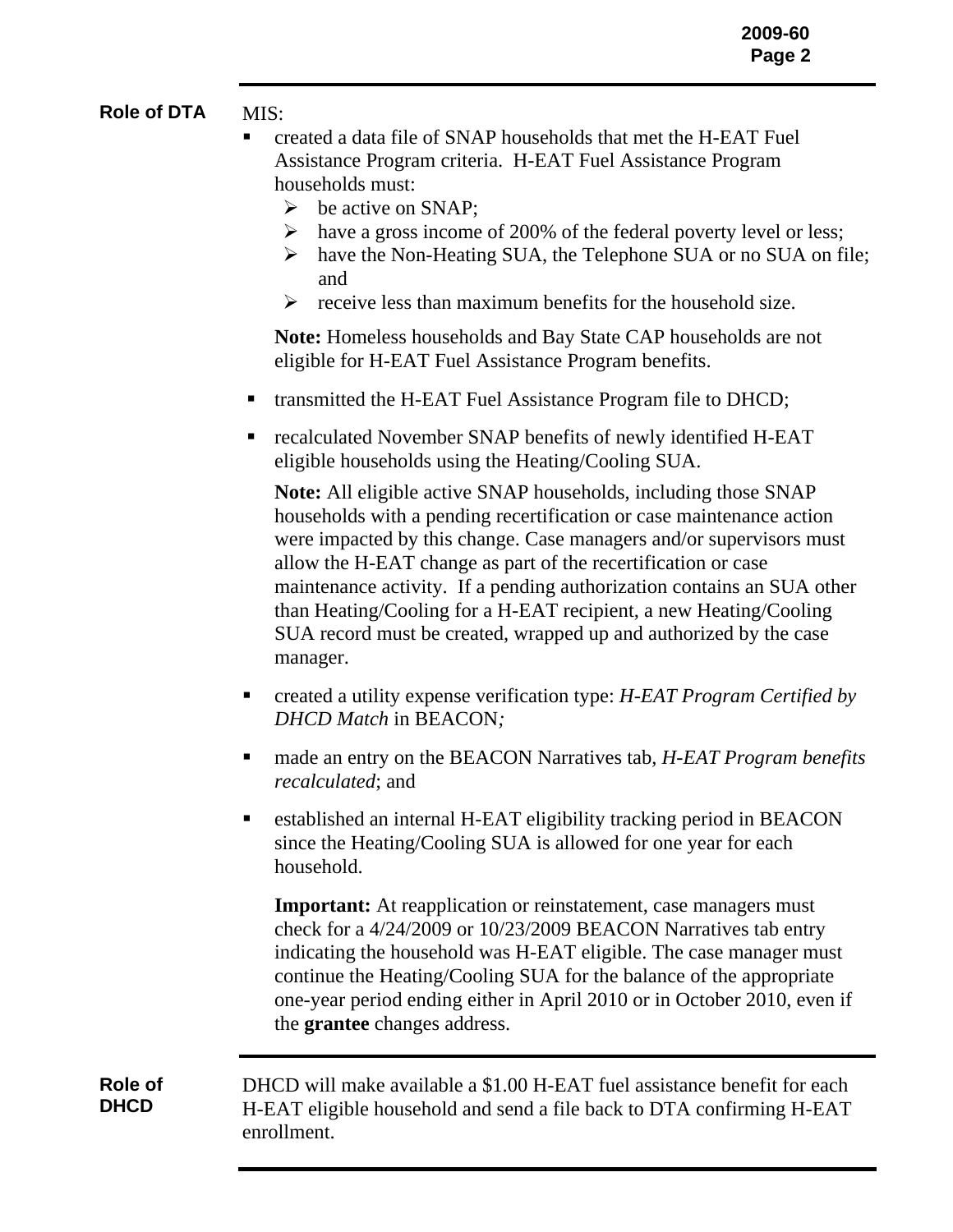| <b>Notices to</b><br><b>H-EAT Eligible</b><br><b>Households</b>                                                      | The DHCD Heat and Eat Fuel Assistance Program brochure (See Attachment<br>A) and an EBC notice was sent to each newly eligible H-EAT household<br>with a SNAP benefit increase.                                                                                                                                                                                                                                     |
|----------------------------------------------------------------------------------------------------------------------|---------------------------------------------------------------------------------------------------------------------------------------------------------------------------------------------------------------------------------------------------------------------------------------------------------------------------------------------------------------------------------------------------------------------|
|                                                                                                                      | Ongoing H-EAT households were sent the DHCD Heat and Eat Fuel<br>Assistance Program brochure only. These households were eligible for 2008<br>H-EAT fuel assistance benefits and are eligible for a 2009 H-EAT benefit.                                                                                                                                                                                             |
| <b>Restoration</b><br>of SUA for<br><b>April 2009</b><br><b>H-EAT Fuel</b><br><b>Assistance</b><br><b>Households</b> | Approximately 600 April 2009 H-EAT eligible households were on file with<br>an SUA other than Heating/Cooling, despite continued H-EAT eligibility.<br>The Heating/Cooling SUA was reentered, and SNAP benefits were<br>recalculated using the restored SUA for these households. An entry (SUA<br><i>corrected by H-EAT batch</i> ) was automatically inserted in the BEACON<br>Narratives tab.                    |
|                                                                                                                      | A report listing these households will be transmitted with this memo.                                                                                                                                                                                                                                                                                                                                               |
|                                                                                                                      | Case managers must review each household on the report for lost benefits.<br>Supplemental SNAP benefits must be calculated and issued for any month(s)<br>in which benefits were lost as a result of the removal of the Heating/Cooling<br>SUA. Case managers are reminded to make an entry in the BEACON<br>Narratives tab identifying the reason for the supplement and include the<br>month(s) of lost benefits. |
| <b>DHCD Client</b><br><b>Brochure</b>                                                                                | The DHCD Heat and Eat Fuel Assistance Program brochure is attached.<br>This brochure informs H-EAT households about the program. It also tells<br>households how to access Low Income Energy Assistance Program<br>(LIHEAP) fuel assistance payments through local fuel assistance provider<br>agencies and gives information about utility discounts. The impact on SNAP<br>benefits is also discussed.            |
| <b>Questions</b>                                                                                                     | If you have any questions, please have your Hotline designee call the Policy<br>Hotline.                                                                                                                                                                                                                                                                                                                            |
|                                                                                                                      |                                                                                                                                                                                                                                                                                                                                                                                                                     |